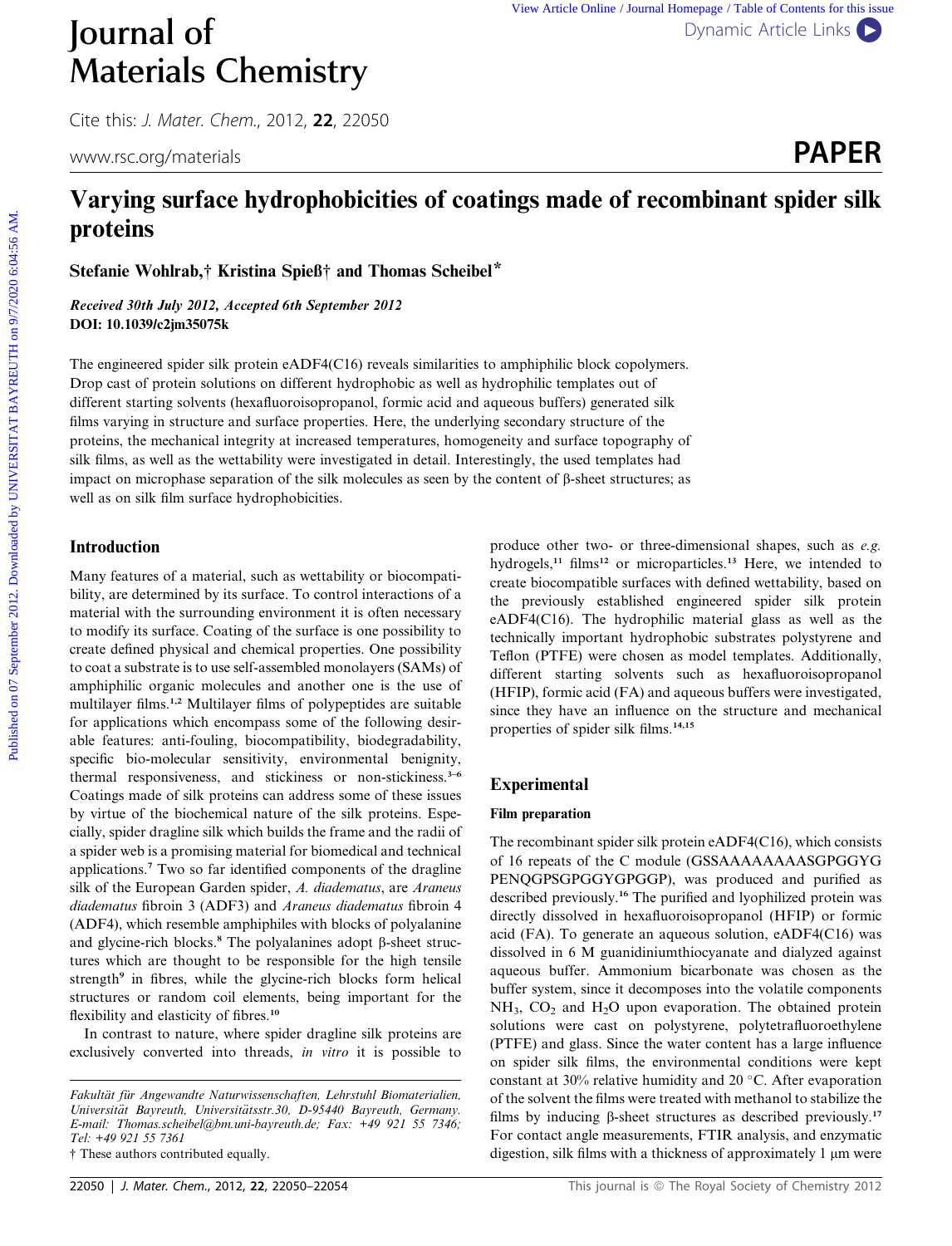employed. For dynamic mechanical analysis, films with a thickness of 9–11  $\mu$ m were used.

#### Atomic force microscopy

For surface morphology characterization, films were analysed in tapping mode using a Dimension™ 3100 Nanscope IV (Veeco Instrument Inc., N.Y., USA).  $Si<sub>3</sub>N<sub>4</sub>$  cantilevers (Olympus, Tokyo, Japan) were used with a force constant of  $42 \text{ N m}^{-1}$ . The average roughness  $R_a$  was calculated in an area of 25  $\mu$ m<sup>2</sup>.

#### Contact angle measurements

To analyse the wettability, static contact angles of water on spider silk films were analysed using the OCA contact angle system (Dataphysics Instruments GmbH, Germany). The contact angles were determined using the SCA20 software (Dataphysics Instruments GmbH, Germany) and a Laplace Young fit. Since as-cast HFIP and aqueous films partially dissolve in water, only post-treated films were characterized.

#### Film digestion

Silk films were covered with chymotrypsin (Roth, Karlsruhe, Germany) in solution (9 U ml<sup>-1</sup> in 100 mM Tris, 10 mM CaCl<sub>2</sub>, pH 7.8). After 24 h of incubation at 37  $\degree$ C, the films were washed with distilled water to remove the enzyme, dried, and analysed by scanning electron microscopy (SEM).

#### Attenuated total reflections-Fourier transform infrared (ATR-FTIR) spectroscopy

ATR-FTIR spectra were obtained on a Ge crystal in absorbance mode using a Bruker Tensor 27 spectrometer (Bruker, Germany) between 3500  $\text{cm}^{-1}$  and 750  $\text{cm}^{-1}$ . Each measurement reflects 60 scans at a resolution of 2  $cm^{-1}$ . To determine the fractions of individual secondary structures, the amide I region  $(1595 \text{ cm}^{-1}$  to  $1705 \text{ cm}^{-1}$ ) was analysed by Fourier self-deconvolution (FSD) using the Opus software (Bruker Optics Corp., Billerica, MA, USA) according to Hu et al., 2006.<sup>18</sup>

#### Scanning electron microscopy (SEM)

Scanning electron microscopy was performed with a 1450EsB Cross Beam (Zeiss, Germany) at an accelerating voltage of 3 kV. After digestion with chymotrypsin the dried silk films were sputtered with platinum and analysed directly.

#### Dynamic mechanical analysis (DMA)

Dynamic mechanical analysis was performed with a DMA 2980 (TA Instruments, Newcastle, DE, USA). A frequency of 5 Hz, a heat rate of 2  $^{\circ}$ C min<sup>-1</sup>, and an amplitude of 0.08% (relative to the initial sample length) were used.

#### Results and discussion

#### Characterization of the silk films

Silk protein films were cast from different solvents on PTFE, glass and polystyrene, and the homogeneity and the surface topography of substrates were analysed by atomic force

microscopy (AFM); followed by calculation of the average roughness  $R_a$ . Depending on the solvent and the template, the average roughness of the silk films varied in a range from 1.2 to 27.5 nm (within an area of 25  $\mu$ m<sup>2</sup>) (Table 1). HFIP and formic acid films cast on a glass surface revealed a slightly wavy, relatively smooth surface, whereas films cast on polystyrene were plane with small ''spikes''. The films cast on PTFE showed a more homogeneous appearance, however, with a higher roughness than films on glass or polystyrene. In contrast to HFIP and FA films, which showed a homogeneous smooth surface, those cast from aqueous solutions were relatively rough and had a peak-shaped structure.

In order to test the stability of the films dynamic mechanical analysis (DMA) was employed. The storage moduli  $E'$  and loss moduli  $E''$  similarly changed in all films with increasing temperature. DMA curves for as-cast and methanol-treated films cast from formic acid are shown as typical examples in Fig. 1. At temperatures  $\leq 100$  °C a strain hardening effect was observed due to water/solvent loss. Up to temperatures of around  $175-205$  °C (depending on the solvent/post-treatment) the initial high storage modulus and the loss modulus slightly changed (Table 2, Fig. 1), followed by a sharp decrease of approximately one order of magnitude in  $E'$  and  $E''$ . The reached maximum reflected a glass transition-like behaviour with a sudden gain in segmental motion of the protein chains accompanied by a remarkable elongation of the films. A direct correlation between the moduli, the glass transition temperature  $T_g$  and the secondary structure was observed. An increase in the  $\beta$ -sheet content from 20% (in as cast HFIP films) to  $\geq 40\%$  (in methanol treated films) resulted in an increase in moduli and an upward shift in  $T_g$  of  $\sim$ 50 °C, indicating an increase in stability in the case of  $\beta$ -sheet enriched films. vez Article Conservation (Article Conservation Conservation Conservation (Article Online and Conservation Conservation (New Article Online and Conservation Conservation Conservation (New Article Conservation Conservation

#### Wetting behaviour of silk films

The surface hydrophobicity is important for a material's interaction with its environment. Therefore, the water contact angles (CA) were analysed of the film–air interface. HFIP films made on polystyrene revealed a film–air water contact angle of 38.4 $\degree$   $\pm$ 6.9°, being more hydrophilic than that of aqueous films (48.2°  $\pm$ 5.8°) and FA films (63.0°  $\pm$  4.3°). All films rendered the polystyrene surface more hydrophilic when compared to the uncoated template surface, which displayed a water contact angle of 89.4 $\degree$  ± 1.1 $\degree$  (Fig. 2A). Additionally, air contact angles of films cast on glass, a more hydrophilic substrate, and of films cast on Teflon, a hydrophobic and technically important substrate, were tested. Strikingly, the surface hydrophobicities of

**Table 1** Average roughness  $R_a$ /nm of eADF4(C16) films was determined by AFM (measured in an area of  $25 \mu m^2$ ). Films were cast from HFIP, FA or aqueous buffer (10 mM  $NH<sub>4</sub>HCO<sub>3</sub>$ ) on polystyrene (PS), glass or Teflon (PTFE) and analysed after subsequent processing with methanol

| Average roughness $R_a$ /nm       |                                                  |                                        |                                                   |                                                  |  |  |
|-----------------------------------|--------------------------------------------------|----------------------------------------|---------------------------------------------------|--------------------------------------------------|--|--|
|                                   | <b>HFIP</b>                                      | FA                                     | Aqueous                                           | Uncoated                                         |  |  |
| Glass<br><b>PS</b><br><b>PTFE</b> | $1.27 + 0.48$<br>$1.97 + 0.65$<br>$10.00 + 2.50$ | $1.21 + 0.41$<br>$4.73 + 2.01$<br>n.d. | $8.27 + 0.94$<br>$12.24 + 2.71$<br>$27.50 + 4.80$ | $1.02 + 0.21$<br>$6.16 + 1.01$<br>$23.30 + 6.55$ |  |  |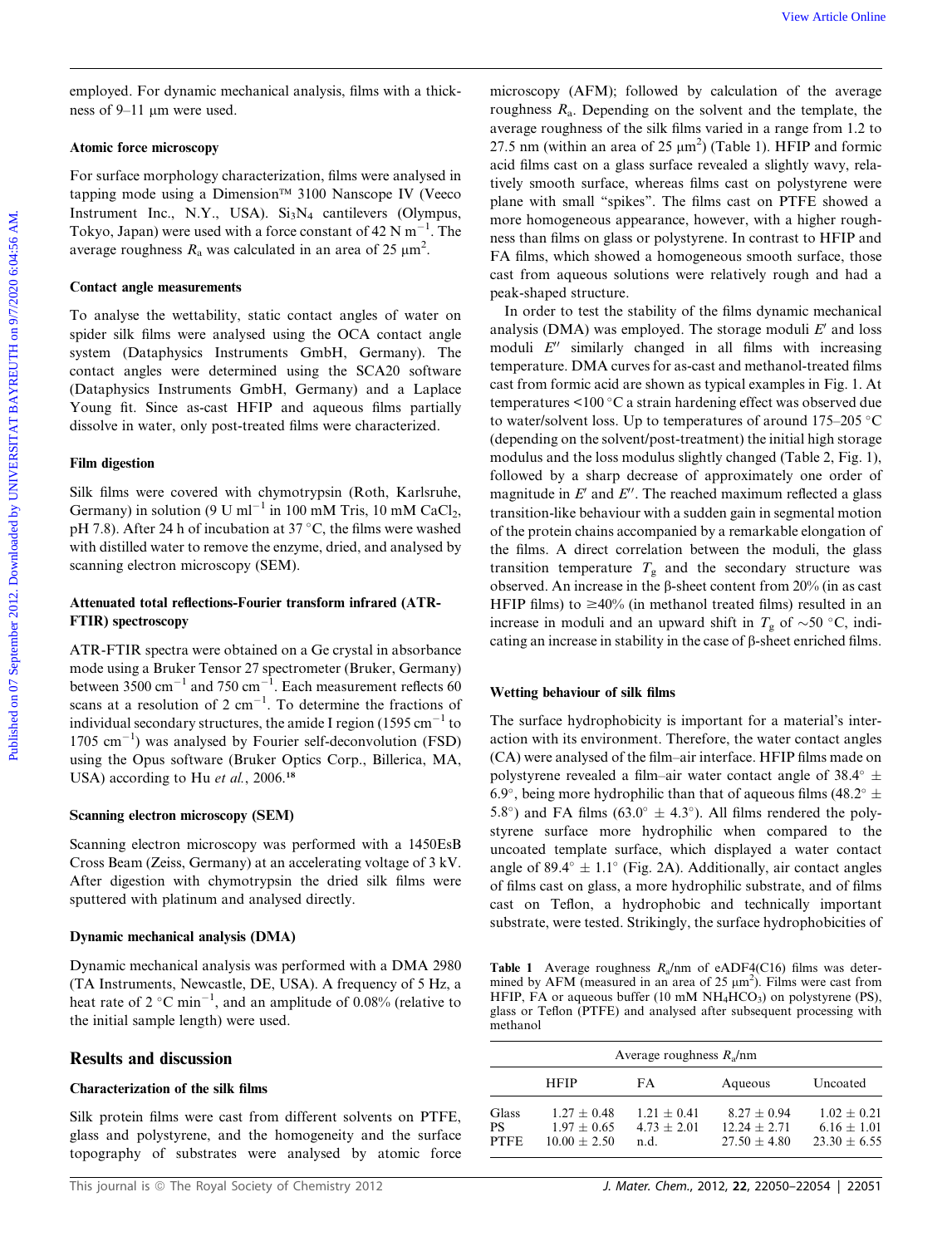

**Fig. 1** Storage modulus E', loss modulus  $E'$  and change in the sample length (displacement) of eADF4(C16) films. Exemplary films cast from formic acid, before (upper panel) and after methanol (MeOH) treatment (lower panel) are shown. Dynamic mechanical analysis was performed with a frequency of 5 Hz, a heat rate of  $2^{\circ}$ C min<sup>-1</sup>, and an amplitude of 0.08% (relative to the initial sample length).

all coated templates were inversed in comparison to plain template surfaces (non-coated). This trend was visible for films cast from every solvent, with air-surfaces of HFIP films yielding the smallest and FA films the highest (except on glass) water contact angles. Due to the higher roughness of the aqueous films on glass, the films showed increased contact angles. In the case of PTFE (CA =  $104.5^{\circ} \pm 3.1^{\circ}$ ) the air-surface of silk films was hydrophilic (CA = 41–59.2°), while in the case of glass (CA =  $28.2^{\circ} \pm 1.3^{\circ}$ ) it was hydrophobic (CA = 62.1–113.4°) (Fig. 2A). In addition to the hydrophobicity of the silk film–air interface, the water contact angles of film–template interfaces were analysed. For example HFIP films on PTFE with a hydrophilic air surface (CA = 41.7°  $\pm$  6.3°) had a more hydrophobic template surface with water contact angles of 74.4 $\degree \pm$  5.8 $\degree$  (Fig. 2B and C).

#### Secondary structure analysis of the silk films

Next, we analysed structural differences of the silk films by ATR-FTIR. In the achieved FTIR spectra, the amide I band which represents mainly  $C=O$  stretching vibrations of the amide backbone and the amide II band which corresponds to N–H bending vibrations were both analysed in detail. The B-sheet content of silk films is highly dependent on the solvent used.



Fig. 2 (A) Surface hydrophobicity of eADF4(C16) films determined by water contact angle measurements. Films were cast on polystyrene, glass or Teflon from HFIP, FA or aqueous buffer (10 mM  $NH_4HCO_3$ ) and analysed after subsequent processing with methanol. As reference, the contact angles of uncoated substrates (u.s.) were determined (28.2  $\pm$  1.3° for glass,  $89.4 \pm 1.1^{\circ}$  for PS, and  $104.5 \pm 3.1^{\circ}$  for Teflon). Exemplary water contact angles are shown of the air surface (B) and the template surface (C) of eADF4(C16) films cast from HFIP on Teflon after methanol treatment.

Fluorinated alcohols, like HFIP, are known to induce an a-helical structure, thus silk proteins dissolved in HFIP show a significantly higher helical content.<sup>19,15</sup> In contrast, formic acid induces  $\beta$ -sheet structures by interaction with the polar side chains of proteins.<sup>21</sup>

Surprisingly, films cast on hydrophilic substrates showed significant differences to films cast on hydrophobic substrates independent of the solvent used (Fig. 3A). The fraction of individual secondary structures was determined by Fourier Self-Deconvolution (FSD) of the amide I band, as described previously by Hu et al.<sup>18</sup> On the hydrophobic substrates PTFE and polystyrene silk films showed significantly higher levels of  $\beta$ -sheet structures (41–46%) than films cast on glass, which had a  $\beta$ -sheet content of 34–37% (Fig. 3B). In the case of films cast on glass, the amphiphilic silk proteins form hydrogen bonds with the glass influencing the methanol induced  $\beta$ -sheet shift of the silk structure. On the hydrophobic substrates polystyrene and PTFE the b-sheet content of silk films is consequently higher. The difference in  $\beta$ -sheet content of silk films on polystyrene and PTFE is not significant.

Table 2 Overview of mechanical characteristics (onset drop in storage modulus E' and max. loss modulus  $E''/^{\circ}C$ ) of eADF4(C16) films. Dynamic<br>mechanical analysis was performed with a frequency of 5 Hz, a heat rate of 2

| Temperature/ $\rm ^{\circ}C$                  |                                    |                              |                                    |                        |                         |                                    |  |
|-----------------------------------------------|------------------------------------|------------------------------|------------------------------------|------------------------|-------------------------|------------------------------------|--|
|                                               | <b>HFIP</b>                        |                              | FA                                 |                        | Aqueous                 |                                    |  |
|                                               | As cast                            | MeOH                         | As cast                            | MeOH                   | As cast                 | MeOH                               |  |
| Onset drop in $E'$<br>Max. $E^{\prime\prime}$ | $151.8 \pm 6.0$<br>$163.0 \pm 8.4$ | $204.5 \pm 6.5$<br>$213.5^a$ | $174.5 \pm 0.3$<br>$193.5 \pm 1.5$ | $193.5^a$<br>$212.2^a$ | $185.3 \pm 0.6$<br>n.d. | $198.6 \pm 1.7$<br>$213.4 \pm 3.8$ |  |
| <sup><i>a</i></sup> Single measurements       |                                    |                              |                                    |                        |                         |                                    |  |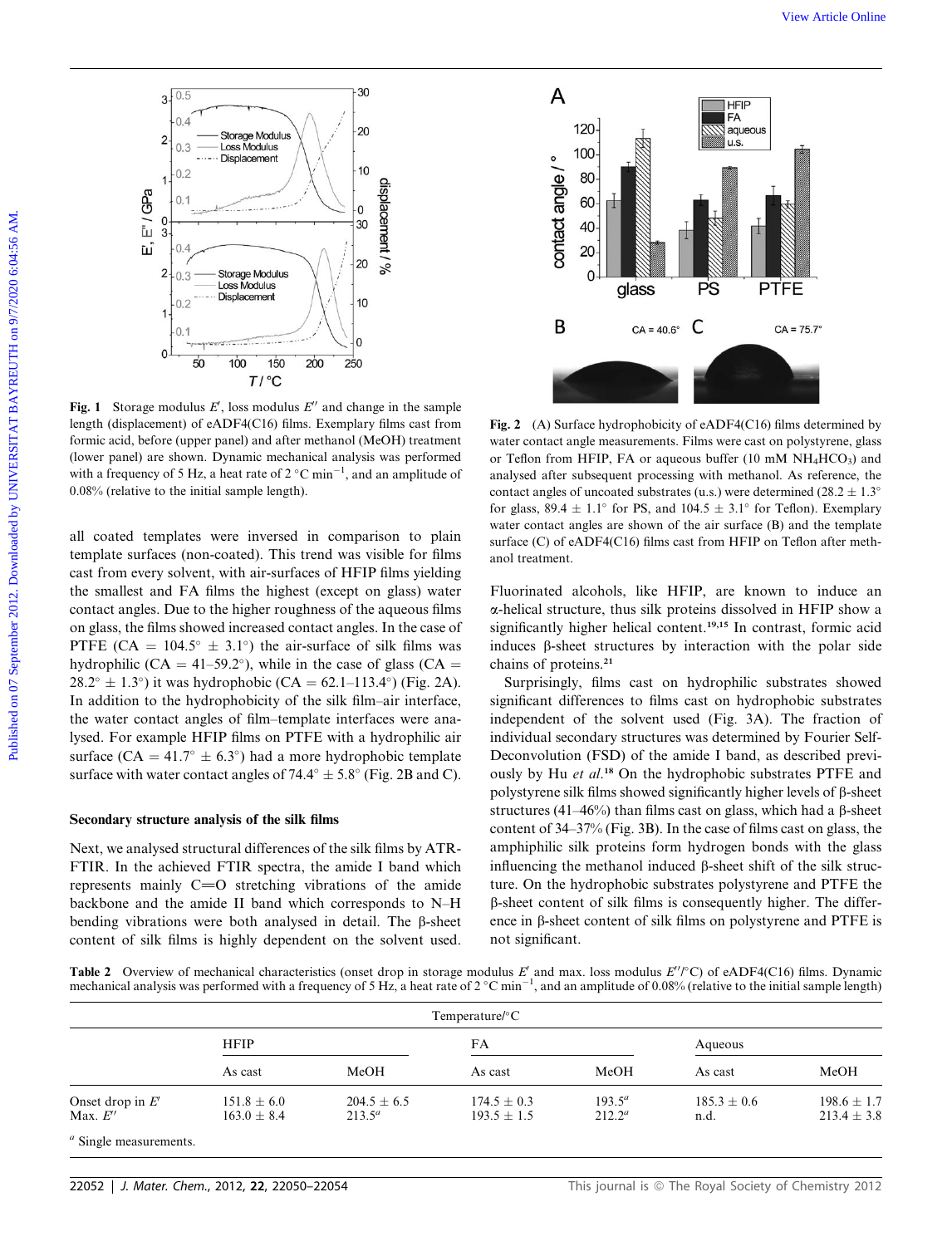

Fig. 3 Influence of template and starting solvent on the secondary structure of eADF4(C16) films. (A) After methanol treatment, the films were analysed by FTIR spectroscopy (exemplary films cast from HFIP are shown). (B)  $\beta$ -sheet content of eADF4(C16) films. Films were cast on either glass, polystyrene (PS) or Teflon from HFIP (squares), FA (circles) or aqueous buffer (triangle).

#### Microphase separation of silk proteins

In polymer chemistry it is well known that block copolymers will arrange differently depending on their composition. Because of the thermodynamic incompatibility of the different blocks, the contact between similar/dissimilar blocks is maximized/minimized; and the self-assembly in micro-domains occurs.<sup>21</sup> Such microphase separation effects have already been observed for the naturally occurring spider dragline silk, for engineered spider silk proteins,<sup>22,23</sup> for multi-block copolymers based on spider silk proteins,<sup>24,25</sup> for cast silk fibroin drops<sup>26</sup> and for silk fibroin<sup>27</sup>



Fig. 4 Influence of the template on the secondary structure of eADF4(C16). A hydrophilic substrate leads to less  $\beta$ -sheet structures, but b-sheet exposure at the film–air surface, thus inducing a hydrophobic film surface. In contrast, the air-surface of films on hydrophobic substrates is more hydrophilic. Although a higher overall  $\beta$ -sheet content is induced on such surface, most  $\beta$ -sheets are incorporated within the films.



Fig. 5 ATR-FTIR-spectra of silk films cast from HFIP on polystyrene (orange) and from aqueous buffer on glass (black) before (solid lines) and after chymotrypsin treatment (dotted lines).

films, where  $\beta$ -sheet crystallites are dispersed in an amorphous matrix.<sup>28</sup>

Based on the existing evidences we generated a structural model for silk coating on surfaces based on self-assembled microdomains (Fig. 4). To experimentally confirm the descriptive model of the result of microphase separation, the silk films were digested with chymotrypsin. Previously it had been shown that  $\alpha$ chymotrypsin degrades the non-crystalline parts of silk proteins faster than the  $\beta$ -sheet crystals.<sup>29</sup> Therefore, the percent content of  $\beta$ -sheet structures should increase upon  $\alpha$ -chymotrypsin treatment. This increase in  $\beta$ -sheet content was indeed seen for silk films treated with chymotrypsin, in dependence of the template the silk film was cast on and as confirmed by FTIR analysis (Fig. 5, Table 3). In the case of films on polystyrene the percent b-sheet content increased after enzyme treatment from 41.0% to 46.5% and in the case of glass from 35.7% to 45.9%.

Further, the surface morphology of the enzyme-treated films was analysed by scanning electron microscopy (SEM). Films cast on polystyrene had a smooth surface with small pinholes, indicative of a  $\beta$ -sheet rich surface with small helical inclusions of 50 to 150 nm in diameter. On glass, the silk surface was much rougher after a-chymotrypsin treatment with particulate structures (Fig. 6).

We assume that the phase separation is based on the amphiphilic nature of the silk proteins.<sup>30</sup> Their poly-alanine stretches can be considered as non-hydrophilic blocks (close interaction, water exclusion), whereas glycine-rich regions can be regarded as hydrophilic blocks. A hydrophilic template, e.g. glass, leads to hydrophobic silk patches (like coalesced micelles) surrounded by more hydrophilic amino acids. Drying of the film and subsequent treatment with methanol induce the folding of the poly-alanines into  $\beta$ -sheet crystallites, whereas glycine-rich motifs remain



Fig. 6 Scanning electron microscopy (SEM) images of chymotrypsin treated silk films on glass (A) and polystyrene (B). Scale bar  $1 \mu m$ .